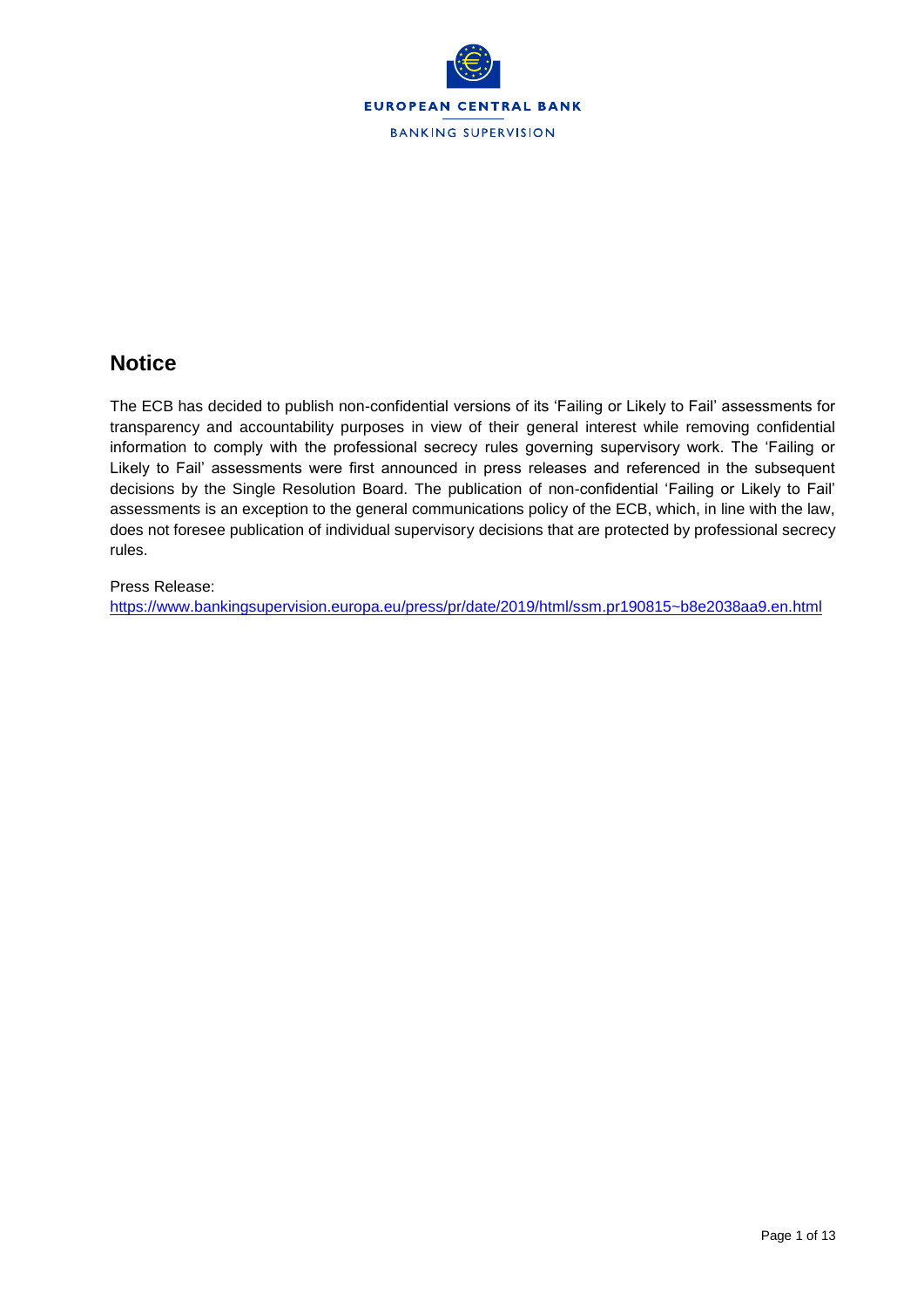### **MADE AVAILABLE FOR INFORMATION PURPOSES ONLY**

*This is a non-confidential version of the ECB Failing or Likely to Fail assessment adopted by the ECB on 15 August.* 

*Information protected by professional secrecy and confidentiality rules inherent to banking supervision has been blanked out. Considering confidentiality limitations, the information published in this nonconfidential version may not give a comprehensive view of the supervisory history or the actions undertaken.*

*Failing or Likely to Fail' Assessment of AS PNB Banka*

## **I. Legal basis**

1. The assessment of 'failing or likely to fail' (FOLTF) is made by the ECB, after consulting the SRB, in accordance with Article 18(1) subparagraph 2 of Regulation (EU) 806/2014 (the SRM Regulation – SRMR)<sup>1</sup>, if an entity fulfils one of the conditions mentioned in Article 18(4) of the SRMR.

#### **II. Conclusion of the assessment**

- 2. AS PNB Banka (hereinafter the 'Supervised Entity') is deemed to be failing or likely to fail as there are objective elements to support the determination that the assets of the Supervised Entity are less than its liabilities in accordance with Article 18(4)(b) of the SRMR.
- 3. At the same time, the Supervised Entity infringes the requirements for continuing authorisation in a way that would justify the withdrawal of the authorisation by the ECB in accordance with Article 18(4)(a) of the SRMR.

#### **III. Facts**

#### **1.1.The Supervised Entity is a significant institution directly supervised by the ECB**

4. Following a request made by the Latvian Financial and Capital Market Commission (FCMC), on 1 March 2019 the ECB decided to classify the Supervised Entity as significant<sup>2</sup> within the meaning of Article  $6(5)(b)$  of Regulation (EU) No 1024/2013 (SSMR)<sup>3</sup> in conjunction with Article 39(5) of Regulation (EU) No 468/2014 (SSMFR)<sup>4</sup>. The ECB's decision was notified to the Supervised Entity on 4 March 2019. From 4 April 2019, the ECB is directly supervising the Supervised Entity.

l

<sup>1</sup> Regulation (EU) No 806/2014 of the European Parliament and of the Council of 15 July 2014 establishing uniform rules and a uniform procedure for the resolution of credit institutions and certain investment firms in the framework of a Single Resolution Mechanism and a Single Resolution Fund and amending Regulation (EU) No 1093/2010 (OJ L 225, 30.7.2014, p. 1).

 $\overline{2}$ **[…]**

<sup>3</sup> Council Regulation (EU) No 1024/2013 of 15 October 2013 conferring specific tasks on the European Central Bank concerning policies relating to the prudential supervision of credit institutions (OJ L 287, 29.10.2013, p. 63).

<sup>4</sup> Regulation (EU) No 468/2014 of the European Central Bank of 16 April 2014 establishing the framework for cooperation within the Single Supervisory Mechanism between the European Central Bank and national competent authorities and with national designated authorities (SSM Framework Regulation) (ECB/2014/17) (OJ L 141, 14.5.2014, p. 1).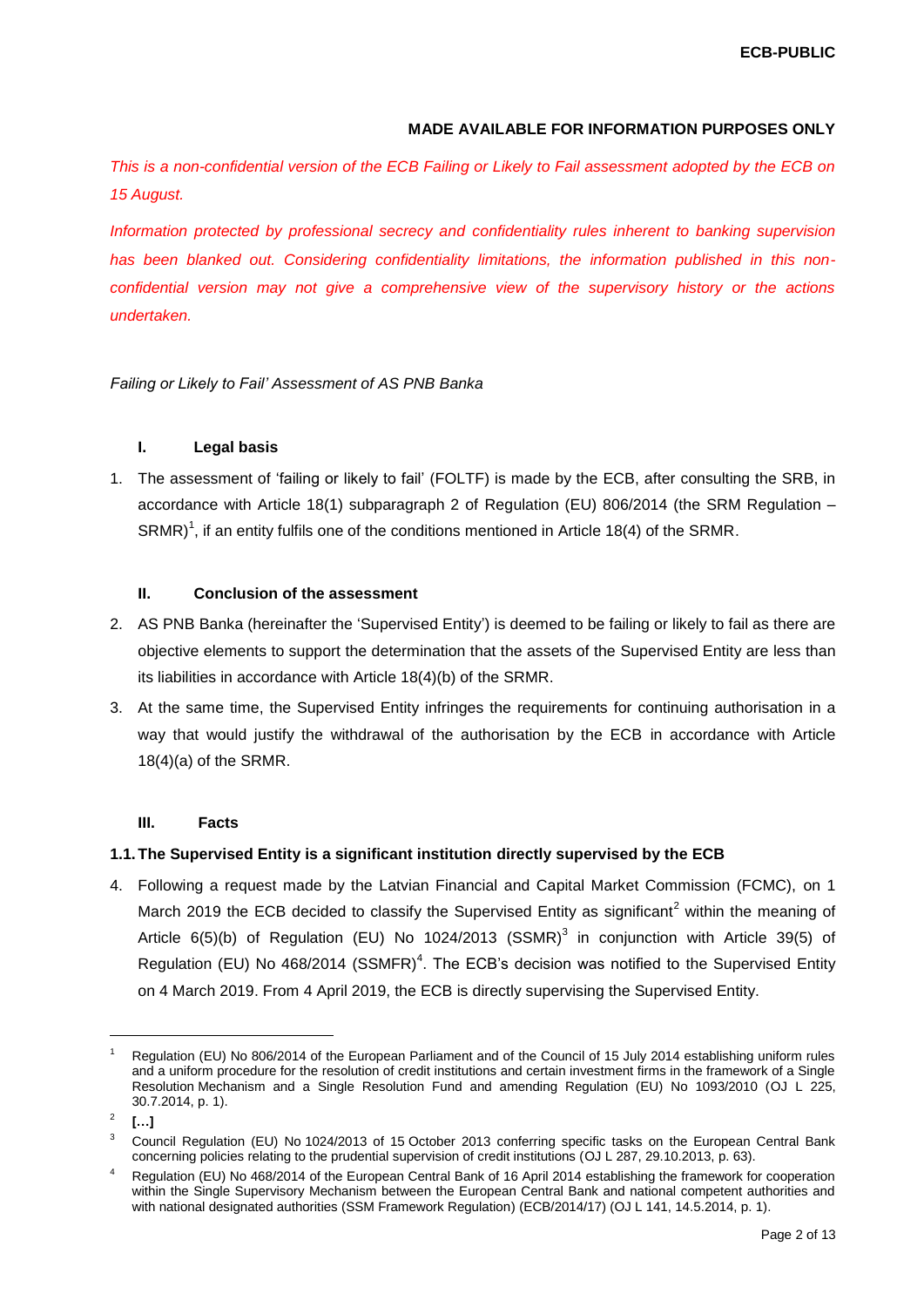## **1.2.Supervisory history of the Supervised Entity<sup>5</sup>**

- 5. The Supervised Entity has experienced material capital depletion since 2017, primarily driven by idiosyncratic weaknesses, and as of 31 December 2017 has been consistently breaching Pillar 2 requirements. The Supervised Entity has not been able to restore compliance with Pillar 2 requirements, despite repeated requests by the competent authorities as demonstrated below. Moreover, the Supervised Entity has been in breach of the large exposure limits in accordance with Article 395 of Regulation 575/2013 (CRR) $^6$  since March 2016 and has been in breach of the national related party lending limit of 15% of the eligible capital according to Section 43(1) of the Latvian Credit Institutions Law since February 2018.
- 6. The idiosyncratic weaknesses of the Supervised Entity mainly result from a concentration of its assets on a small number of borrowers with a high level of non-performing loans (NPLs) (as of 31 December 2018 the total NPL ratio stood at **[…]**, while the NPL ratio for the non-financial corporates portfolio amounted to **[…]** on individual level), a structural decrease of its operating income, which historically relied on fees from high amount international money transfers and non-residents' account maintenance fees, and elevated administrative expenses negatively impacted by the compensation of the Supervised Entity's Board members and the cost of legal services.
- 7. The Supervised Entity submitted in February 2018 end of 2017 COREP data, which indicated breaches of prudential requirements with reference date as of 31 December 2017 of (i) Total SREP Capital Requirements (TSCR) in Tier1 and Total Capital on the consolidated level, (ii) Overall Capital Requirements (OCR<sup>7</sup>) on the consolidated level and (iii) OCR on the individual level<sup>8</sup> (see Table 1 and Table 2 in the Annex).
- 8. As a result, on 27 February 2018 the FCMC adopted decision No. **[…]** requiring the Supervised Entity to restore compliance with the requirements imposed by FCMC decision No. **[…]** as follows: **[…] [***Specific supervisory measures and deadlines***]**.
- 9. The Supervised Entity did not restore compliance with the requirements imposed by decision No. **[…]** within the required deadlines. In fact, as of 31 December 2018 the Supervised Entity continued to breach (i) TSCR for Tier 1 Capital on the consolidated level, (ii) OCR on both consolidated and individual level and in addition breached TSCR for Tier 1 Capital on individual level (see Table 1 and Table 2 in the Annex).
- 10. On 21 January 2019, the ECB launched an on-site inspection on credit risk.

l

11. On 26 February 2019 the FCMC adopted decision No. **[…]** requiring the Supervised Entity to satisfy, as a minimum, on an individual and on a consolidated basis, **[…] [***Specific supervisory requirements***]**.

<sup>5</sup> The information on the supervisory history of the Supervised Entity before ECB took over direct supervision on 4 April 2019 has been provided by the FCMC.

<sup>6</sup> Regulation (EU) No 575/2013 of the European Parliament and of the Council of 26 June 2013 on prudential requirements for credit institutions and investment firms and amending Regulation (EU) No 648/2012 (OJ L 176, 27.6.2013, p. 1).

<sup>7</sup> As defined in section 1.2 of EBA Guidelines EBA/GL/2014/13 as amended in 2018; i.e., including the TSCR and capital buffer requirements and macro-prudential requirements, when expressed as own funds requirements.

<sup>8</sup> Unless otherwise mentioned, *"consolidated"* refers to the prudential scope of consolidation according to Article 11 CRR.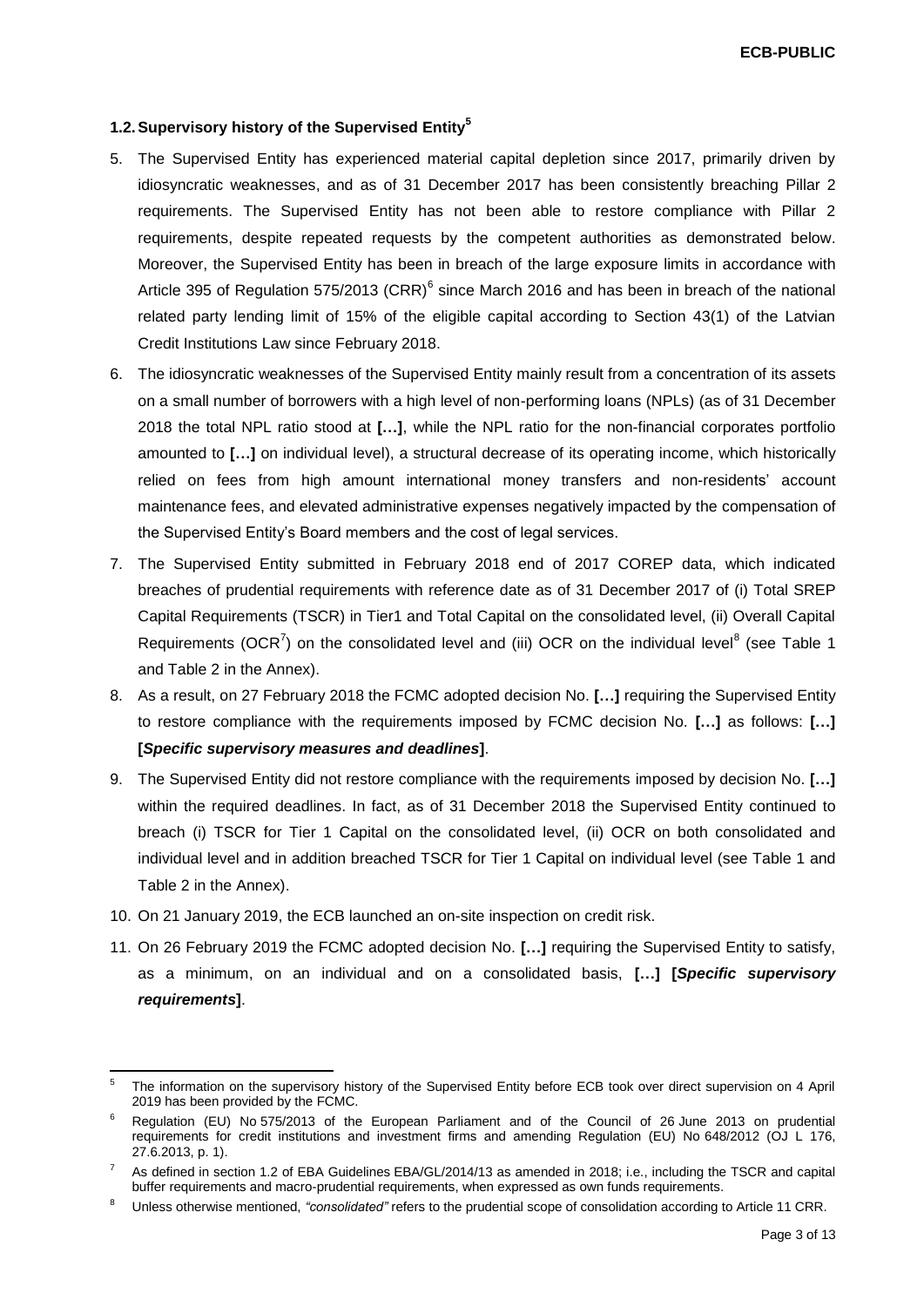**ECB-PUBLIC**

- 12. On 28 March 2019 the FCMC requested the Supervised Entity to submit a capital conservation plan in order to address a breach of combined buffer requirements in line with the Latvian law implementation of Article 142 of Directive 2013/36/EU (CRD IV)<sup>9</sup>.
- 13. On 11 April 2019 the Supervised Entity submitted to the ECB and the FCMC a capital conservation plan which included the following measures: the sale of the Winergy exposure by **[…]** in order to remediate the largest large exposure limit breach, as well as measures to increase capital, such as the sale of pension funds the Supervised Entity is managing<sup>10</sup> by **[...]** the acquisition of a Latvian less significant credit institution, **[…]**, and capital injections by an existing minority shareholder without any specific information and timeline. With respect to the acquisition of **[…]**, the ECB decided to oppose the proposed acquisition of qualifying holdings<sup>11</sup> since the assessment could not be concluded positively, neither on the financial soundness of the Supervised Entity (Article 23(1)(c) of the CRD), nor on the compliance of the new group with prudential requirements (Article 23(1)(d) of the CRD), as transposed into Latvian law. The Supervised Entity did not manage to implement any of the remaining measures included in this capital conservation plan.
- 14. On 25 June 2019, the main shareholder Mr Guselnikov and his family members, also shareholders, sold a large proportion of their shareholding in the Supervised Entity to six new shareholders, each acquiring 9.99 % of the Supervised Entity's capital. In total, these new shareholders hold 59.94% of the Supervised Entity's capital<sup>12</sup>. [...] [Charge for the acquired shares]

#### 15. **[…] [***Details of the transaction***]**

- 16. On 11 July 2019, the ECB adopted a decision on early intervention measures<sup>13</sup> (the 'ECB early intervention decision') requiring the Supervised Entity to submit, by 1 August 2019 at the latest, an action plan setting out how it intended to achieve the restoration of sustainable compliance with the requirements that the Supervised Entity was breaching **[…] [***Specific supervisory measures and deadlines***]**.
- 17. On 19 July 2019, as a result of the additional impairments and fair value adjustments requested by the external auditor of the annual financial statements of the Supervised Entity, PWC, the Supervised Entity re-submitted updated COREP data for the reference dates 31 December 2018 and 31 March 2019. These data included parts of the additional impairments and fair value adjustments requested by PWC (and not the full amount of impairments and fair value adjustments identified by PWC – see paragraph 18 below), leading the Supervised Entity close to a breach of Pillar 1 requirements as specified in Article 92 of  $CRR^{14}$ . In particular, the distance between the Supervised Entity's own funds

l 9 Directive 2013/36/EU of the European Parliament and of the Council of 26 June 2013 on access to the activity of credit institutions and the prudential supervision of credit institutions and investment firms, amending Directive 2002/87/EC and repealing Directives 2006/48/EC and 2006/49/EC (OJ L 176, 27.6.2013, p. 338).

<sup>&</sup>lt;sup>10</sup> Measures provided in the capital conservation plan are disclosed in this specific case due to the fact that this information has been published by the bank in its annual financial statement 2018, page 67 et seq., and is no longer confidential.

 $11 \t\t\t**l**...1$ 

<sup>&</sup>lt;sup>12</sup> On 16 July 2019, Mr Guselnikov in a first step bought 6.11286% from a former minority shareholder and in a second step sold 6.75256% to a seventh new shareholder. Hence, the group of seven new shareholders holds 66.69% of the Supervised Entity's capital.

<sup>13</sup> **[…]**

 $14$  Article 92(1) of the CRR provides that credit institutions shall at all times satisfy the own funds requirements of a Common Equity Tier 1 (CET1) capital ratio of 4,5 %, a Tier 1 capital ratio of 6 % and a total capital ratio of 8 %. The distance to Pillar 1 requirements is defined by the excess of own funds above the absolute amount necessary to meet the Pillar 1 requirements.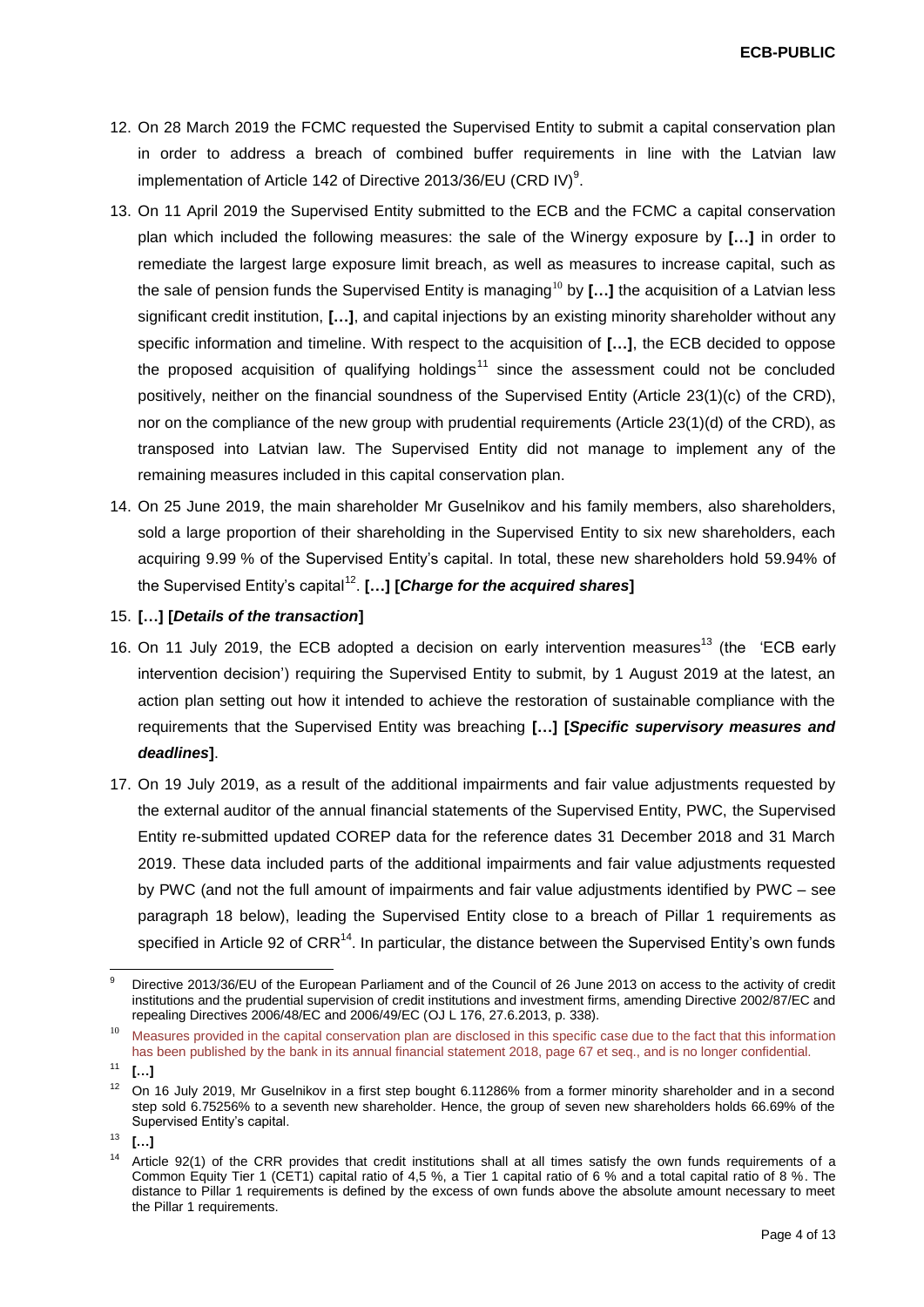**ECB-PUBLIC**

and its Pillar 1 requirements amounted to EUR 7.3 million on individual level and EUR 1.3 million on consolidated level (see Table 1 and Table 2 in the Annex). Taking into account the full amount of the impairments requested by PWC, the Supervised Entity would have already breached Pillar 1 requirements (see paragraph 18 below).

- 18. On 25 July 2019, the Supervised Entity published its audited financial statement for 2018, incorporating parts of the impairments and fair value adjustments requested by PWC. PWC issued a qualified opinion<sup>15</sup>, which indicated that additional impairments and fair value adjustments were necessary on the 31 December 2018 accounts of the Supervised Entity (in addition to the ones recognised by the Supervised Entity). The main findings of PWC are presented below. PWC stated that the group and the bank did not recognise sufficient allowances for expected credit losses on loans to and receivables from customers and did not recognise sufficient provisions for impairment of tangible fixed assets as of 31 December 2018. PWC found in addition that the group did not recognise sufficient provisions for impairments of intangible assets, while the bank did not appropriately fair value its investments in shares and other non-fixed income securities as well as its investments in subsidiaries. Overall, the auditor found that the total understated provisions and unrecognised decrease of fair value of assets of the Supervised Entity amounted to EUR 15.964 million and EUR 13.893 million at individual and consolidated level<sup>16</sup>, respectively<sup>17</sup>. These understated provisions and unrecognised decrease of fair value of assets subject to the qualified opinion of PWC exceed by a substantial amount the remaining available buffer of CET1 (or Tier 1) capital of the Supervised Entity above the Pillar 1 requirements<sup>18</sup> and indicate a breach of Pillar 1 requirements both on individual and on consolidated level.
- 19. On 25 July 2019, the Supervised Entity has informed the ECB that it has incurred three additional large exposure breaches on individual level and three additional large exposure breaches on consolidated level in addition to the existing breaches mentioned in the ECB early intervention decision of 11 July 2019 **[…]**.
- 20. On 30 July 2019 the CEO of the Supervised Entity, Mr Oliver Bramwell, resigned.
- 21. On 30 July 2019, the Supervised Entity provided its feedback to the ECB on the preliminary outcome of an on-site inspection (OSI) conducted by the ECB. The on-site field work at the Supervised Entity took place between 4 March 2019 and 10 May 2019. The ECB Head of Mission shared the preliminary OSI results with the Supervised Entity on 10 May 2019. The ECB shared the draft OSI report with the Supervised Entity on 10 July 2019 as part of the preparation of the OSI exit meeting, which took place on 16 July 2019. The Supervised Entity provided comments on the draft OSI report and submitted additional documentation. In its comments the Supervised Entity mainly maintained a different view regarding individual findings of the OSI and its methodology. However, the Supervised Entity did not contest the overall finding that it appears to have negative net worth. The ECB assessed the comments and concluded that both the findings and the methodology were adequate

 $15$ <sup>15</sup> AS PNB Banka Annual financial report 2018, pp. 161-162, available at: https://static.pnbbanka.eu/media/documents/gada\_parskats\_2018aud\_en.pdf

<sup>&</sup>lt;sup>16</sup> Accounting scope of consolidation.

<sup>&</sup>lt;sup>17</sup> These provisions are in addition to the impairments and fair value adjustments requested by PWC which the Supervised Entity had accepted.

<sup>&</sup>lt;sup>18</sup> As mentioned in paragraph 17.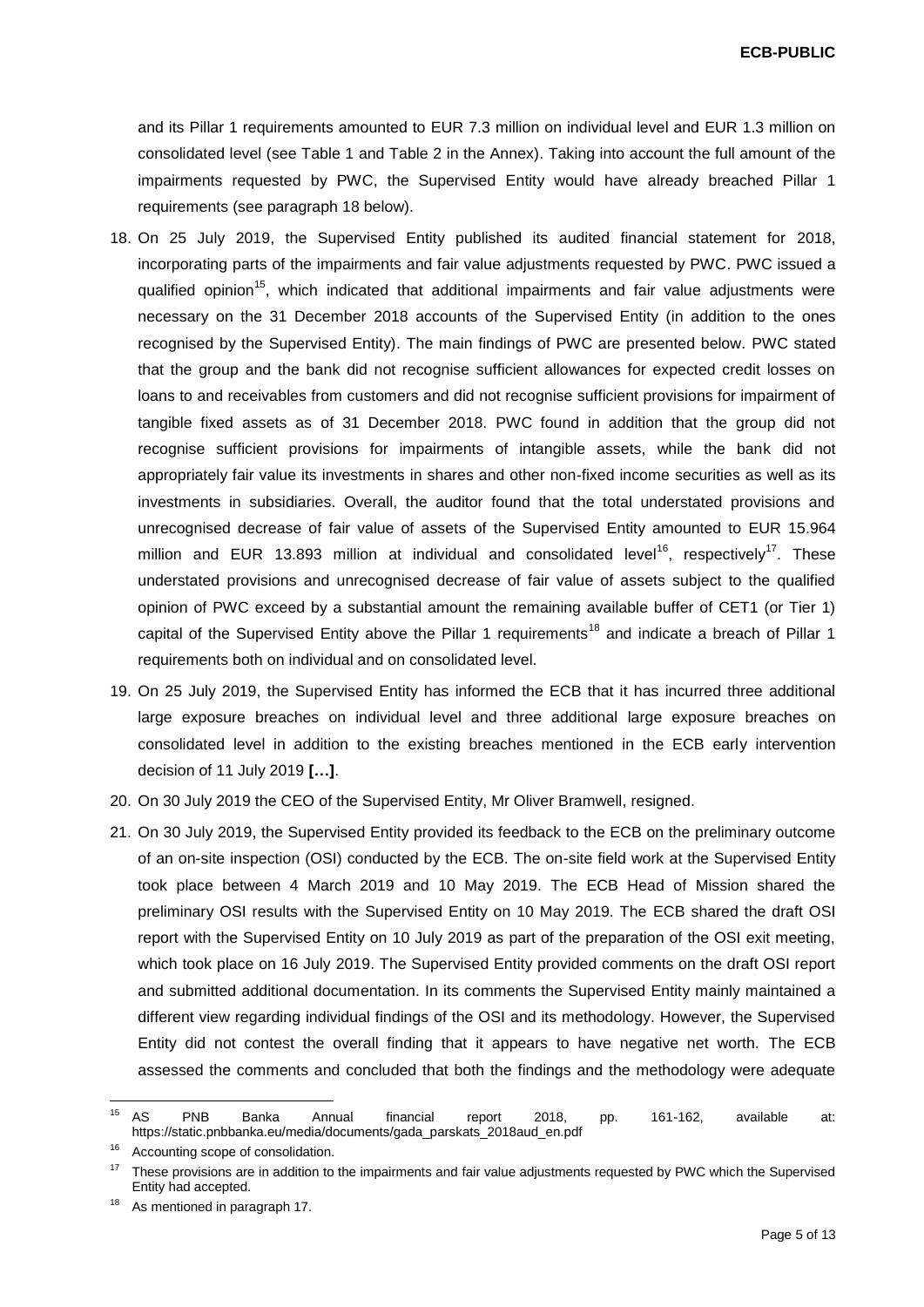and that only some amendments to the draft report were necessary (and implemented), which did not change the substance and the main findings.

# 22. **[…] [***OSI findings***]**

## 23. **[…] [***OSI findings***]**

24. Considering the need for the additional provisions identified above, the OSI report concludes that the Supervised Entity has a negative net worth **[…] [***OSI findings***]** as of 31 December 2018. **[…]**

#### 25. **[…] [***Comparison of the OSI findings and the external auditor report***]**

- 26. On 1 August 2019 the Supervised Entity submitted to the ECB an action plan as required by the ECB early intervention decision of 11 July 2019 setting out measures to achieve the restoration of sustainable compliance with capital requirements. The action plan explains that the Supervised Entity has calculated that it will need an additional EUR 146 million to ensure it reaches all of the capital adequacy ratios required by the ECB. The action plan sets out the following measures: i) a capital contribution "in-kind" made up of shares in **[…]** amounting to EUR 150 million **[…]**, ii) the sale of the Winergy asset at book value (a measure already included in the Supervised Entity's capital conservation plan submitted in April 2019, which was not implemented so far) **[…]** and **[…]**. **[…] [***Information provided in the action plan***]**
- 27. **[…] [***Information provided in the action plan***]**. On 25 October 2019, the new shareholders would subscribe to a capital increase of the Supervised Entity of approximately EUR 150 million, paid inkind by transferring their participation in **[…]** to the Supervised Entity. **[…]**.
- 28. In the action plan, the Supervised Entity has calculated its capital ratios as of 30 June 2019, including the understated provisions and unrecognised decrease of fair value subject to the PWC qualified opinion, as follows: (i) CET1 and Tier 1 ratios of 4.01% on individual and 2.77% on consolidated level, and (ii) Total Capital Ratios of 7.78% on individual level and 6.60% on consolidated level. **[…] [***Information provided in the action plan***]**
- 29. On 6 August 2019 a letter was sent to the Supervised Entity with the supervisory assessment that the action plan does not provide sufficient reassurance that the Supervised Entity will be able to restore sustainable compliance with capital requirements by **[…]** as required by the ECB early intervention decision mentioned above and requesting from the Supervised Entity's shareholders to express their commitment to improve the capital situation of the Supervised Entity **[…] [***Supervisory actions***]**.
- 30. On 12 August, the ECB OSI of the Supervised Entity was finalised and on 13 August 2019 the OSI report was sent to the Supervised Entity, confirming the findings mentioned in paragraphs 22-25 above.
- 31. On 13 August 2019, the Supervised Entity submitted its reply to the letter of 6 August with supervisory assessment of the Bank's action plan to restore compliance with prudential requirements as determined in the 11 July ECB early intervention decision. In its reply, the Supervised Entity, supported by a letter signed by the bank's new shareholders, clarified the following: **[…] [***Content of the letter***]**. According to the Supervised Entity the above transactions would result in a capital increase of EUR 146 million. **[…] [***Content of the letter***]**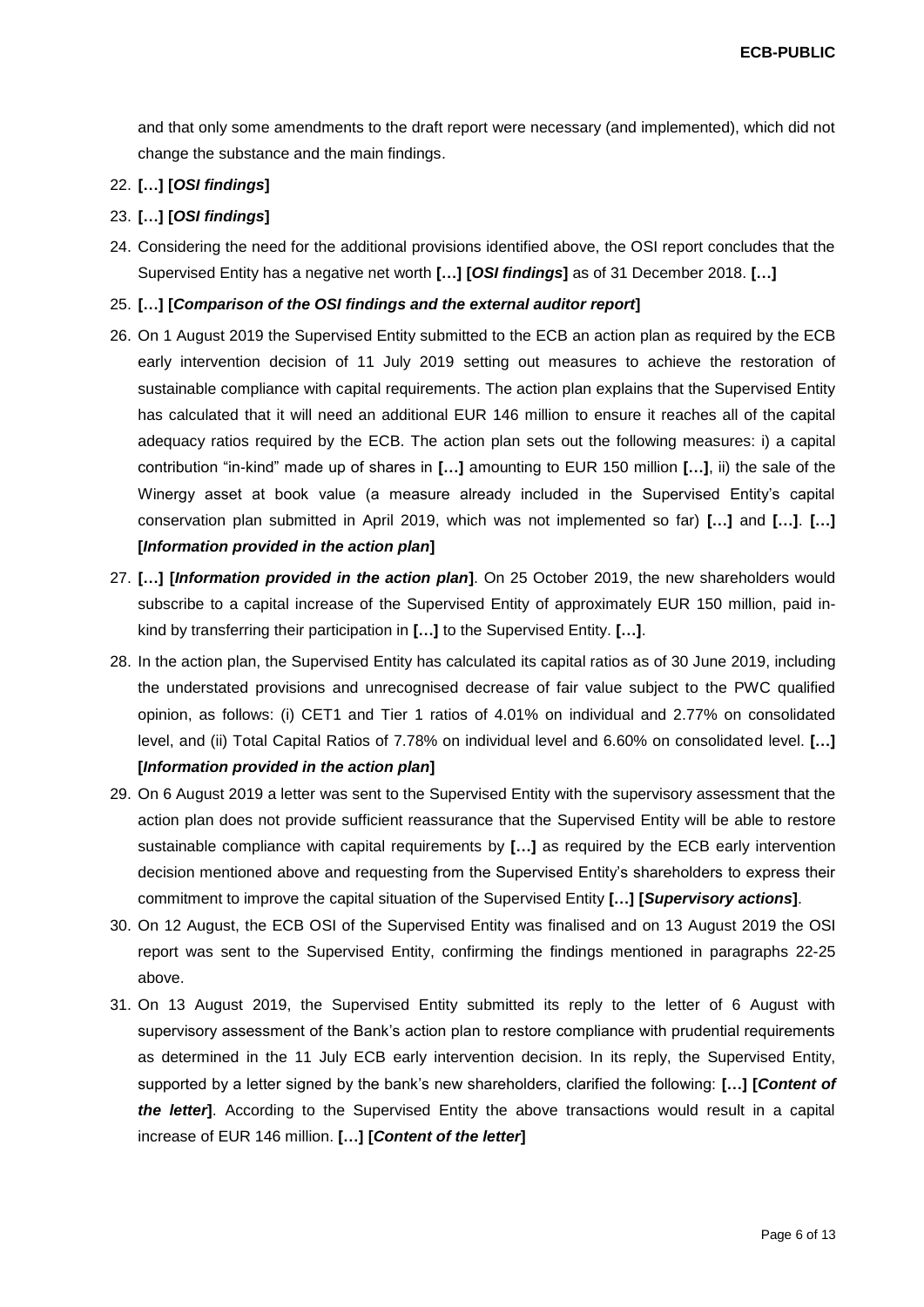32. The latest available daily capital reporting data of the Supervised Entity as of **[…]** and the estimates of the bank included in the action plan **[…]** can be found in Table 1, Table 2 and Table 3 in the Annex.

#### **1.3. Cooperation and information exchange between the ECB and the SRB**

- 33. The SRB was informed by the ECB about the financial situation of the Supervised Entity in March 2019. Cooperation and information exchange between ECB and the SRB has been continuous since then. It should be noted that:
	- The ECB has informed the SRB via weekly calls from 28 March 2019;
	- The ECB has informed the SRB on a daily basis regarding liquidity from 27 May 2019;
	- The SRB has received the supervisory decisions related to the Supervised Entity;
	- The SRB access to IMAS for the specific Supervised Entity has been enhanced;
	- The SRB has received the OSI report for the Supervised Entity;
	- The SRB attended the Institution-Specific Crisis Management Team meetings for the Supervised Entity on 7 May, 8 July, 5 August and 14 August 2019 and the Supervisory Board meetings on 31 January, 16 May 2019, 18 July 2019 and 8 August 2019;
	- The ECB attended the SRB Extended Executive Sessions on the Supervised Entity on 24 May 2019, 24 July 2019, 9 August 2019, 11 August 2019 and 14 August 2019.

## **IV. Overall supervisory assessment**

- 34. The Supervised Entity has experienced material capital depletion, which has led to persistent breaches of capital requirements since 31 December 2017. The Supervised Entity is loss-making and subject to a high level of non-performing exposures, which raises the concern that its capital situation could deteriorate further. The Supervised Entity has also been persistently in breach of other prudential requirements, namely large exposure limits and related party lending limits.
- 35. The ECB on-site inspection has identified serious weaknesses in the management of NPLs and foreclosed assets, deficiencies in the collateral management process which led to underestimated provisions, and a largely overestimated capital base, leading to the conclusion that the Supervised Entity has less assets than liabilities. In particular, taking into account the need for additional provisions identified in the OSI report, the Supervised Entity has a negative net worth **[…]**.
- 36. The OSI report is based on the initial submission of the COREP and FINREP data as of 31 December 2018 by the Supervised Entity in February 2019. Hence it does neither take into account the additional impairments and fair value adjustments requested by PWC and accepted by the Supervised Entity nor the unrecognised additional impairments and fair value adjustments subject to the qualified opinion by PWC<sup>19</sup>. That means that based on the OSI report alone **[…]**, the Supervised Entity has less assets than liabilities. **[…]**

<sup>19</sup> See paragraph 18.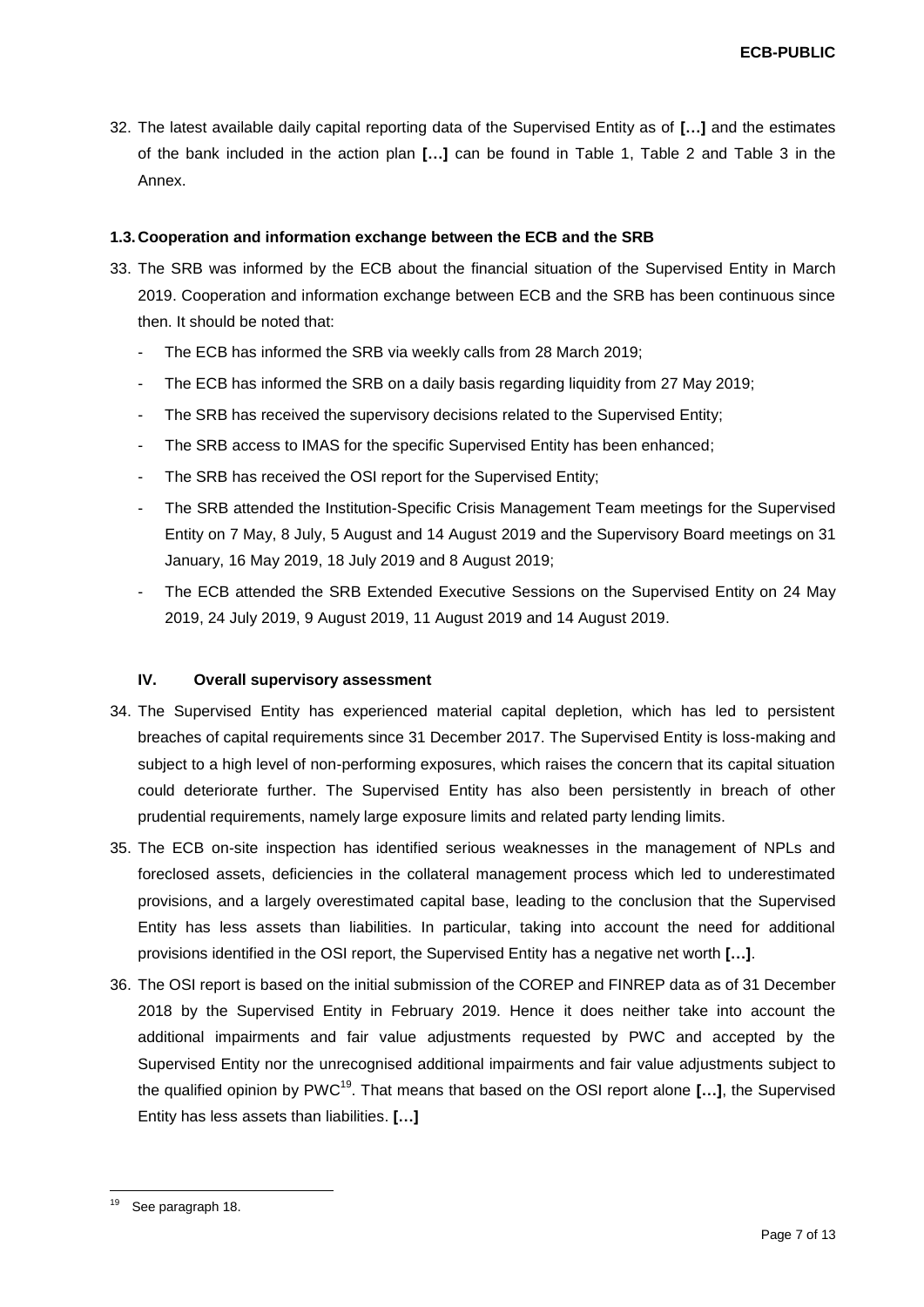**ECB-PUBLIC**

- 37. Even prior to the findings of the OSI report and on the basis of the report of the external auditor published on 25 July 2019, the Supervised Entity was already breaching Pillar 1 capital requirements in accordance with Article 92 of the CRR.
- 38. If the total understated provisions and unrecognised decrease of fair value of assets of the Supervised Entity subject to the qualified opinion of PWC are taken into account in the calculation of the CET1 (or Tier 1) capital of the Supervised Entity as of 31 December 2018, the remaining available buffer of CET1 (or Tier 1) capital of the Supervised Entity above the Pillar 1 requirements would be eliminated. This indicates a breach of Pillar 1 requirements both on individual and on consolidated level since 31 December 2018.
- 39. Taking into account both the OSI outcome **[…]** and the PWC qualified opinion requesting additional impairments, the Supervised Entity included in its action plan of 1 August 2019 an estimation as of 30 June 2019 of: **[…] [***Bank estimations of capital ratios***]**. This confirms the breach of Pillar 1 requirements in accordance with Article 92 of the CRR and the negative net worth.
- 40. In addition, the Supervised Entity remains in breach of the large exposure limits **[…]**.
- 41. The ECB has assessed the action plan submitted by the Supervised Entity on 1 August 2019 and has concluded that the measures proposed to achieve the restoration of sustainable compliance with capital requirements are neither adequate nor credible. In particular, the measures proposed are subject to significant implementation risks as recognised by the Supervised Entity and no contingency measures are provided. **[…] [***Content of the action plan and supervisory assessment***]**
- 42. The action plan lacks essential elements necessary to verify its credibility and adequacy. **[…] [***Content of the action plan and supervisory assessment***]**
- 43. **[…] [***Content of the action plan and OSI findings***]**
- 44. Furthermore, the capital raising operations do not comply with the ECB early intervention decision deadline without any further explanation. **[…] [***Supervisory assessment***]**. Such delay is inappropriate given the presently negative estimated net worth of the bank and the continuous breaches of capital requirements.
- 45. **[…] [***Content of the action plan and supervisory assessment***]**
- 46. Based on the reply and the additional information submitted by the Supervised Entity on 13 August 2019, the ECB has assessed that the supervisory concerns raised in the letter of 6 August 2019 were not adequately addressed. In particular, the ECB has concluded that the measures proposed by the Supervised Entity are neither adequate nor credible, **[…] [***Supervisory assessment***]**. The measures foreseen in the reply also do not ensure compliance with the deadlines imposed by the ECB early intervention decision of 11 July 2019, while they are subject to significant implementation risks. Moreover, the proposed capital contribution **[…]** is not considered adequate to address the current situation of the Supervised Entity **[…] [***Supervisory assessment***]**.
- 47. Therefore, pursuant to Article 18(4)(b) of the SRMR, the Supervised Entity is assessed as failing or likely to fail as there are objective elements to support a determination that the assets of the entity are less than its liabilities.
- 48. In addition, the above-mentioned breaches of prudential requirements would also justify the withdrawal of the Supervised Entity's authorisation in accordance with Article 18(d) and (e) of the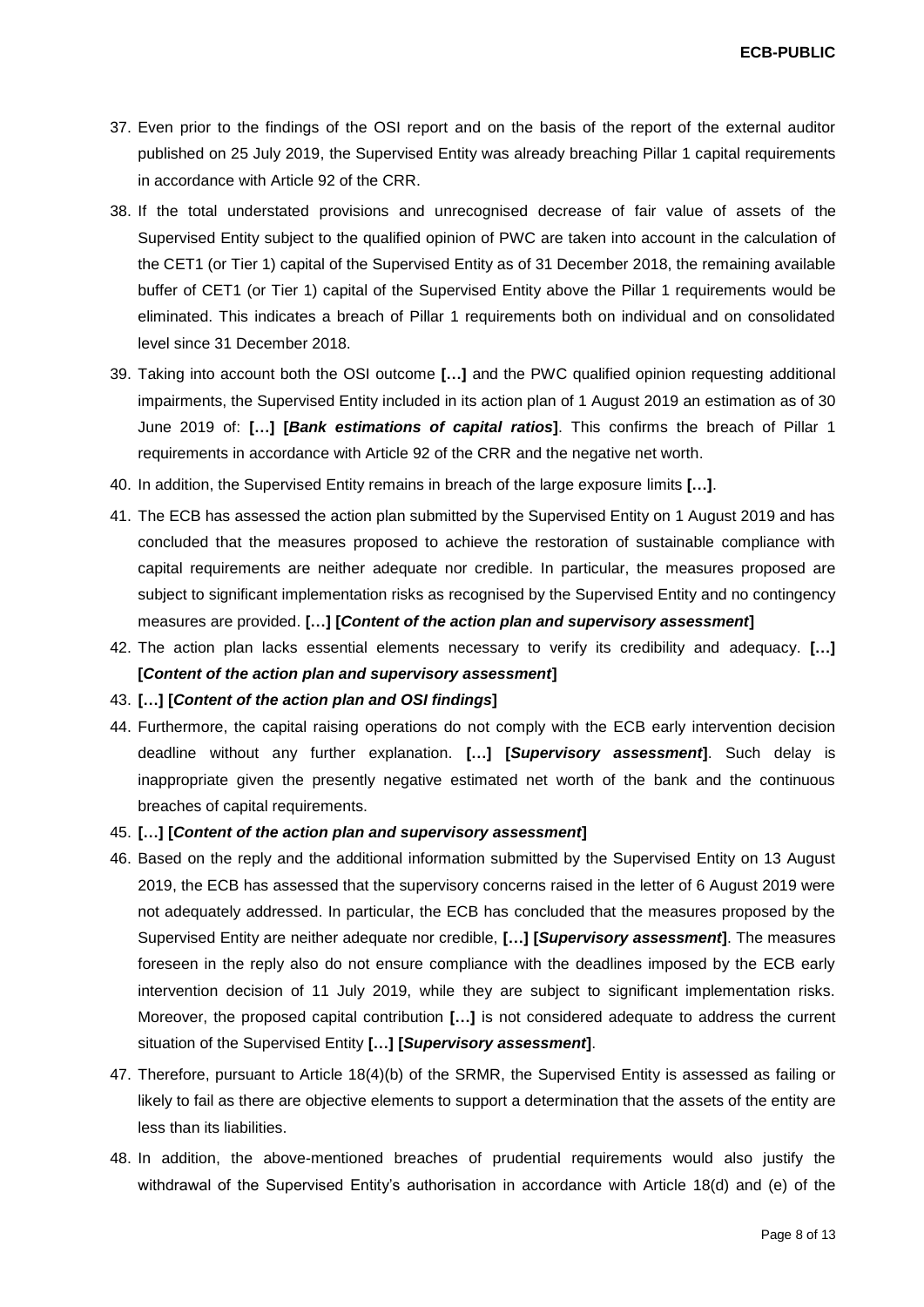CRD IV and Article 27 of the Latvian Credit Institutions Law. Therefore the Supervised Entity infringes the requirements for continuing authorisation in a way that would justify the withdrawal of the authorisation by the ECB, in accordance with Article 18(4)(a) of the SRMR.

#### *Proportionality*

- 49. The Supervisory Entity has been requested by the competent authorities to restore compliance with prudential requirements on several occasions<sup>20</sup> and was given sufficient time to take measures. The Supervised Entity has constantly failed to implement remediation measures and there is no credible indication that it will be able to do so in the near future.
- 50. The ECB assessed the action plan submitted by the Supervised Entity on 1 August 2019 and concluded that the plan is not sufficient to restore compliance with capital requirements (see paragraphs 41 to 45 above).
- 51. In addition, the Supervised Entity and its new shareholders have failed to demonstrate that they can sufficiently and timely improve the capital position of the Supervised Entity and address the supervisory concerns raised in the letter of 6 August
- 52. Moreover, there are no credible recovery options in the recovery plan of the Supervised Entity that could help restore its capital position other than those included in the capital conservation plan submitted by the Supervised Entity on 11 April 2019<sup>21</sup>. In addition, the recovery plan has been superseded by the action plan submitted by the Supervised Entity on 1 August 2019, which has been assessed as not adequate and not credible (see paragraphs 41 to 45 above).
- 53. The ECB has also considered in its assessment that these breaches have persisted for extended periods, which means that the Supervised Entity has been aware of them and of the need to restore compliance for an extended period of time and has failed to do so.
- 54. There are no further available supervisory or early intervention measures that could restore the capital position of the Supervised Entity. The available measures to the ECB as competent authority under the national transposition of Article 104 of CRD IV and Article 27-29 of Directive 2014/59/EU<sup>22</sup> or under Article 16 of SSMR have been explored but they cannot ensure that the institution will be in a position to generate capital, since the restoration of capital can only be ensured through injection of new capital, which cannot be generated by supervisory measures.

### **V. Conclusion**

55. On the basis of the above, the ECB has concluded that there are objective elements to support the determination that the assets of the Supervised Entity are less than its liabilities while the Supervised

l

 $20$  See paragraphs 8, 12 and 16.

<sup>&</sup>lt;sup>21</sup> The recovery plan included as an additional measure to raise capital the conversion of subordinated capital (bonds) into CET1 capital. However, this measure cannot be implemented due to seizure of these subordinated bonds by the Economic Crime Enforcement Department of the State Police.

<sup>&</sup>lt;sup>22</sup> Directive 2014/59/EU of the European Parliament and of the Council of 15 May 2014 establishing a framework for the recovery and resolution of credit institutions and investment firms and amending Council Directive 82/891/EEC, and Directives 2001/24/EC, 2002/47/EC, 2004/25/EC, 2005/56/EC, 2007/36/EC, 2011/35/EU, 2012/30/EU and 2013/36/EU, and Regulations (EU) No 1093/2010 and (EU) No 648/2012 (OJ L 173, 12.6.2014, p. 190).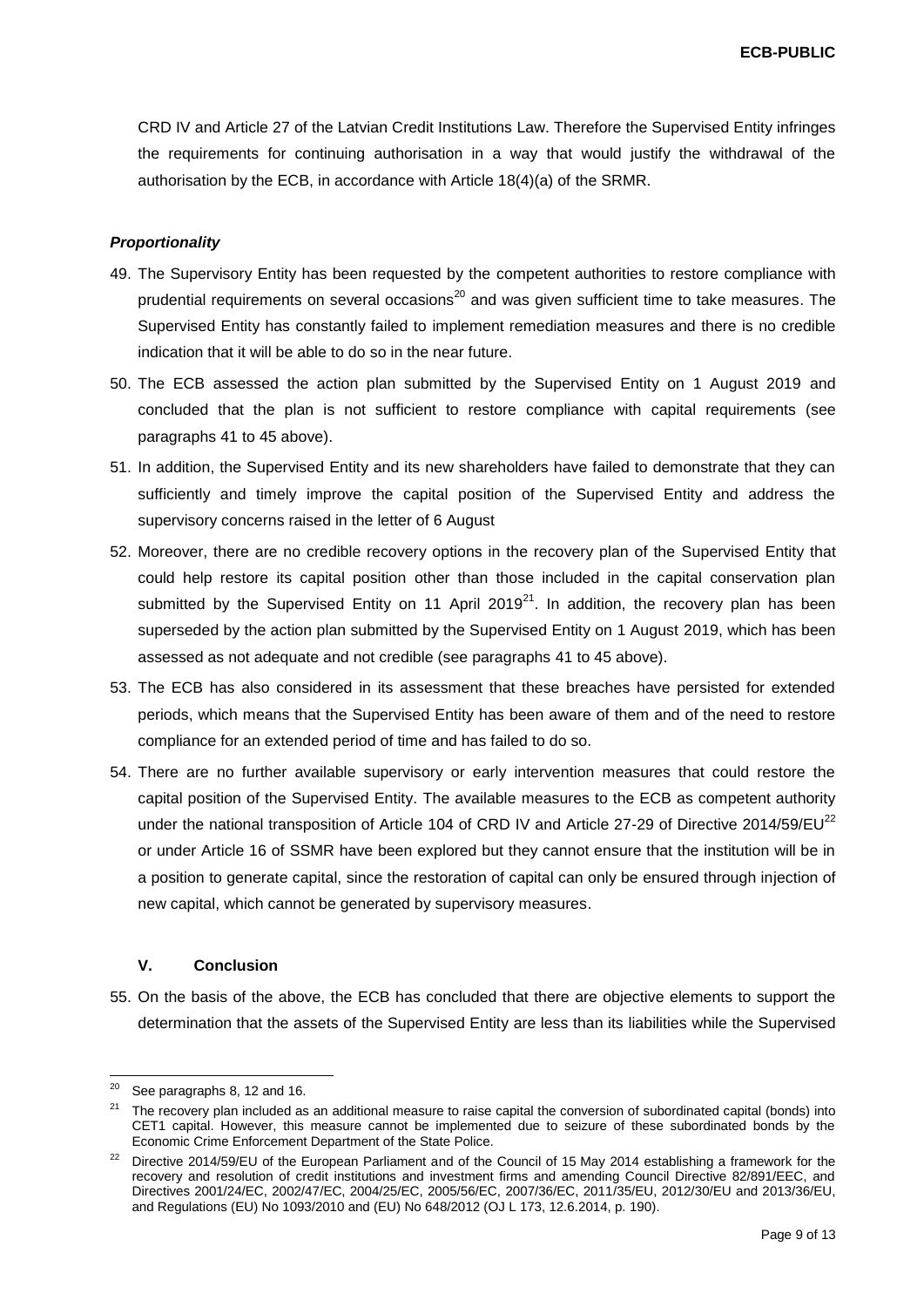Entity also infringes the requirements for continuing authorisation in a way that would justify the withdrawal of the authorisation by the ECB.

56. Therefore, the Supervised Entity is deemed to be failing or likely to fail in accordance with Article 18(1)(a) and 18(4)(a) and (b) of SRMR.

The SRB was consulted on 14 August 2019 on a draft of this FOLTF assessment and stated in its response (SRB/EES/2019/130) that it concurs with the ECB's assessment that the Supervised Entity is deemed to be FOLTF in accordance with Article 18(1)(a) as the conditions as provided under Articles 18(4)(a) and 18(4)(b) SRMR are met.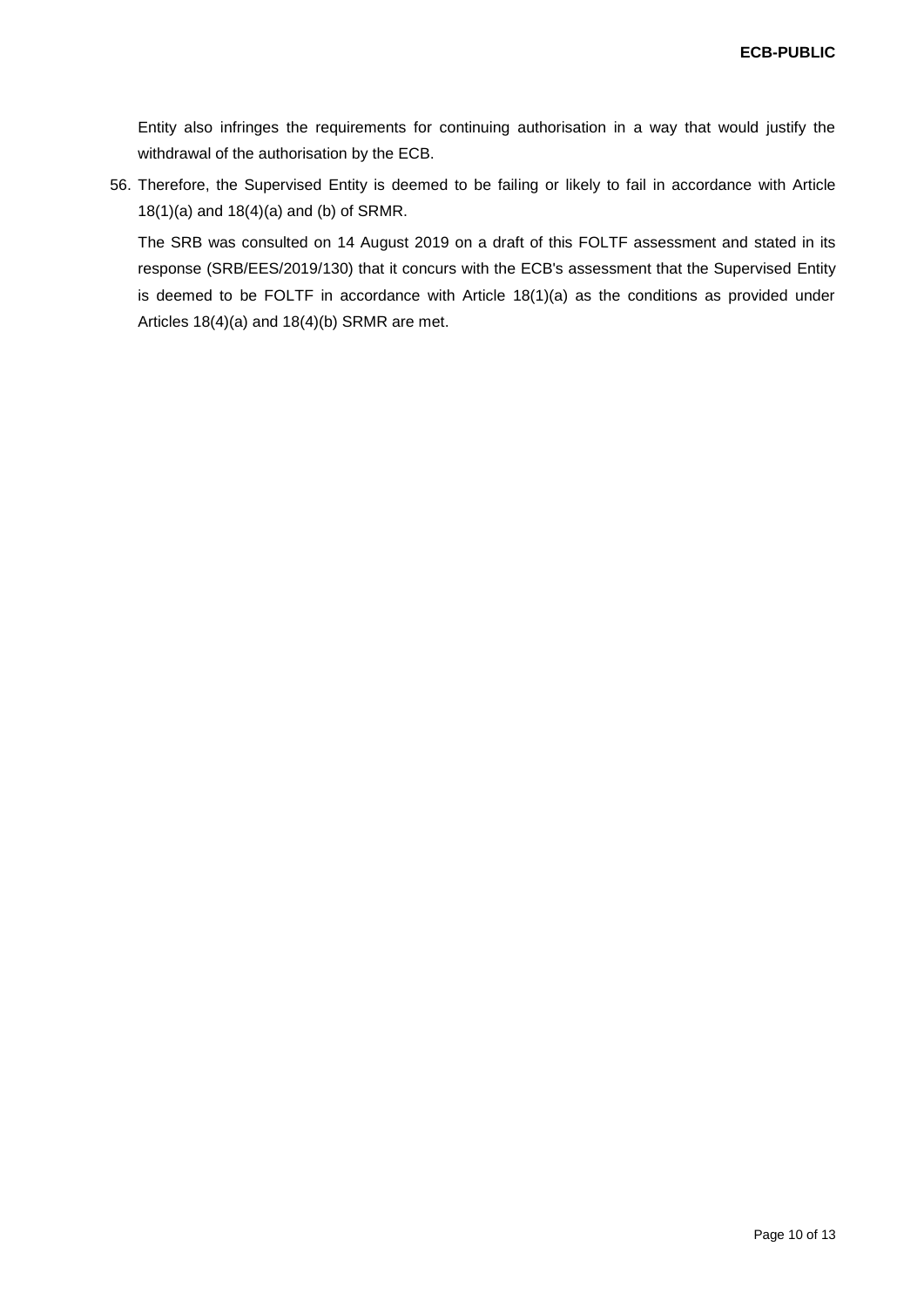## Annex

## **Table 1**

| <b>Individual level</b>                                           | <b>COREP</b><br>31 December 2017 |        |           | <b>COREP</b><br>31 December 2018* |        |           | <b>Bank's daily management</b><br>reporting<br>$\left[\ldots\right]$ |                       |                       |
|-------------------------------------------------------------------|----------------------------------|--------|-----------|-----------------------------------|--------|-----------|----------------------------------------------------------------------|-----------------------|-----------------------|
|                                                                   | CET <sub>1</sub>                 | Tier1  | <b>TC</b> | CET <sub>1</sub>                  | Tier1  | <b>TC</b> | $\left[\ldots\right]$                                                | []                    | $[]$                  |
| Pillar 1 requirement acc. to Art. 92 CRR<br>(P1R)                 | 4.50%                            | 6.00%  | 8.00%     | 4.50%                             | 6.00%  | 8.00%     | […]                                                                  | []                    | $\left[\ldots\right]$ |
| + SREP Pillar 2 requirement acc. to Art.<br>104(1)(a) CRD IV      | 1.97%                            | 2.63%  | 3.50%     | 1.97%                             | 2.63%  | 3.50%     | […]                                                                  | $\left[\ldots\right]$ | []                    |
| = Total SREP Capital Requirement<br>(TSCR)                        | 6.47%                            | 8.63%  | 11.50%    | 6.47%                             | 8.63%  | 11.50%    | [. . ]                                                               | $\left[\ldots\right]$ | […]                   |
| + Combined Buffer requirement (CBR)<br>acc. to Art. 128(6) CRD IV | 2.50%                            | 2.50%  | 2.50%     | 2.55%                             | 2.55%  | 2.55%     | […]                                                                  | $\left[\ldots\right]$ | […]                   |
| = Overall Capital Requirement (OCR)                               | 8.97%                            | 11.13% | 14.00%    | 9.01%                             | 11.17% | 14.05%    | []                                                                   | $\left[\ldots\right]$ | $\left[  \right]$     |
|                                                                   |                                  |        |           |                                   |        |           |                                                                      |                       |                       |
| Available capital %                                               | 9.15%                            | 9.15%  | 14.24%    | 7.56%                             | 7.56%  | 12.48%    | $\left[\ldots\right]$                                                | $\left[\ldots\right]$ | […]                   |
| Available capital [EUR million]                                   | 52.8                             | 52.8   | 82.1      | 35.6                              | 35.6   | 58.9      | $\left[\ldots\right]$                                                | $\left[\ldots\right]$ | $[]$                  |
|                                                                   |                                  |        |           |                                   |        |           |                                                                      |                       |                       |
| Distance to P1 breach in percentage<br>points                     | 4.65%                            | 3.15%  | 6.24%     | 3.06%                             | 1.56%  | 4.48%     | M                                                                    | $\Box$                | $\mathsf{L}$          |
| Distance to P1 breach [EUR million]                               | 26.8                             | 18.2   | 36.0      | 14.4                              | 7.3    | 21.1      | […]                                                                  | $\left[\ldots\right]$ | […]                   |
| Additional capital need to meet TSCR<br><b>IEUR</b> millionl      |                                  |        |           |                                   | 5.0    |           |                                                                      | $\left[\ldots\right]$ | []                    |
| Additional capital need to meet OCR<br>[EUR million]              |                                  | 11.4   |           | 6.9                               | 17.0   | 7.4       | […]                                                                  | $\left[\ldots\right]$ | $\left[\ldots\right]$ |
| Total Risk Exposure Amount [EUR million]                          | 576.9                            |        |           | 471.8                             |        |           | $[]$                                                                 |                       |                       |

\*COREP Q4/2018 re-submission, based on the audited Annual Statement published on 25 July 2019. The external auditor (PwC) issued a qualified statement, mentioning the need for additional

impairments/fair value adjustments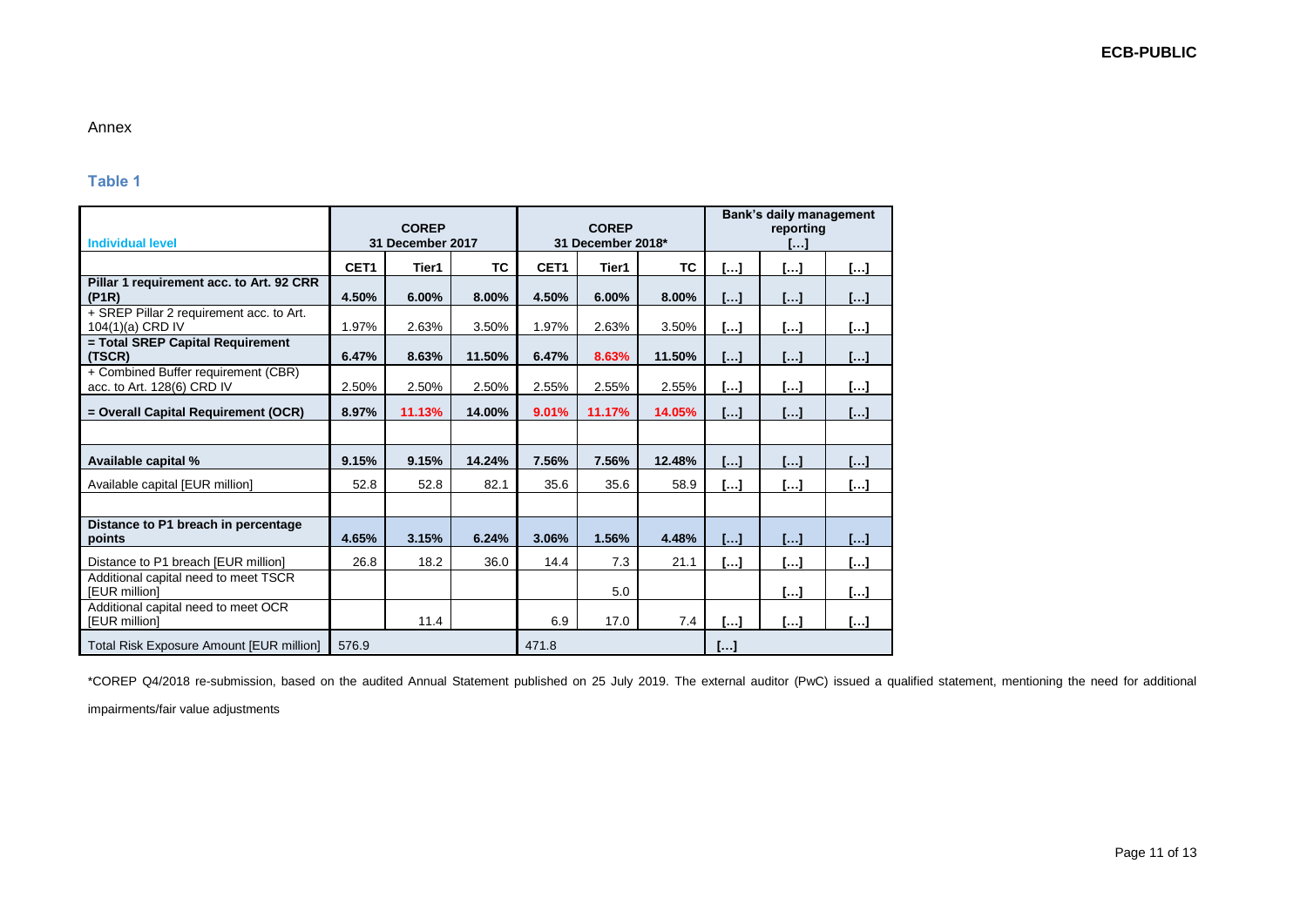## **Table 2**

| <b>Consolidated level</b>                                         | <b>COREP</b><br>31 December 2017 |        |           | <b>COREP</b><br>31 December 2018* |        |           | Bank's daily management<br>reportina<br>. 1 |                         |                                        |
|-------------------------------------------------------------------|----------------------------------|--------|-----------|-----------------------------------|--------|-----------|---------------------------------------------|-------------------------|----------------------------------------|
|                                                                   | CET <sub>1</sub>                 | Tier1  | <b>TC</b> | CET <sub>1</sub>                  | Tier1  | <b>TC</b> | $\left[\ldots\right]$                       | $\left[\ldots\right]$   | $\left[\ldots\right]$                  |
| Pillar 1 requirement acc. to Art. 92 CRR<br>(PIR)                 | 4.50%                            | 6.00%  | 8.00%     | 4.50%                             | 6.00%  | 8.00%     | LJ.                                         | I I                     | $\left[\ldots\right]$                  |
| + SREP Pillar 2 requirement acc. to Art.<br>104(1)(a) CRD IV      | 1.72%                            | 2.29%  | 3.05%     | 1.72%                             | 2.29%  | 3.05%     | $\left[\ldots\right]$                       | […]                     | $\left[\ldots\right]$                  |
| = Total SREP Capital Requirement<br>(TSCR)                        | 6.22%                            | 8.29%  | 11.05%    | 6.22%                             | 8.29%  | 11.05%    | LJ.                                         | [. . ]                  | []                                     |
| + Combined Buffer requirement (CBR)<br>acc. to Art. 128(6) CRD IV | 2.50%                            | 2.50%  | 2.50%     | 2.55%                             | 2.55%  | 2.55%     | $\left[\ldots\right]$                       | $\left[ \ldots \right]$ | $\left[\ldots\right]$                  |
| = Overall Capital Requirement (OCR)                               | 8.72%                            | 10.79% | 13.55%    | 8.77%                             | 10.84% | 13.60%    | $\left[\ldots\right]$                       | $\Box$                  | $\left[\ldots\right]$                  |
|                                                                   |                                  |        |           |                                   |        |           |                                             |                         |                                        |
| Available capital %                                               | 6.46%                            | 6.46%  | 10.41%    | 6.28%                             | 6.28%  | 11.26%    | $\left[\ldots\right]$                       | $\left[\ldots\right]$   | $\left[\ldots\right]$                  |
| Available capital [EUR million]                                   | 48.0                             | 48.0   | 77.4      | 29.3                              | 29.3   | 52.5      | $\left[\ldots\right]$                       | $\left[\ldots\right]$   | $\begin{bmatrix} \cdots \end{bmatrix}$ |
|                                                                   |                                  |        |           |                                   |        |           |                                             |                         |                                        |
| Distance to P1 breach in percentage<br>points                     | 1.96%                            | 0.46%  | 2.41%     | 1.78%                             | 0.28%  | 3.26%     | $\left[\ldots\right]$                       | $\left[\ldots\right]$   | $\left[\ldots\right]$                  |
| Distance to P1 breach [EUR million]                               | 14.6                             | 3.4    | 17.9      | 8.3                               | 1.3    | 15.2      | $\left[\ldots\right]$                       | […]                     | $\left[\ldots\right]$                  |
| Additional capital need to meet TSCR<br><b>IEUR</b> millionl      |                                  | 13.6   | 4.8       |                                   | 9.4    |           | []                                          | $\left[\ldots\right]$   | $\left[\ldots\right]$                  |
| Additional capital need to meet OCR [EUR<br>millionl              | 16.8                             | 32.2   | 23.4      | 11.6                              | 21.2   | 10.9      | []                                          | []                      | $\left[\ldots\right]$                  |
| Total Risk Exposure Amount [EUR million]                          | 743.6                            |        |           | 466.0                             |        |           | $\left[\begin{array}{c} \end{array}\right]$ |                         |                                        |

\*COREP Q4/2018 re-submission, based on the audited Annual Statement published on 25 July 2019. The external auditor (PwC) issued a qualified statement, mentioning the need for additional

impairments/fair value adjustments